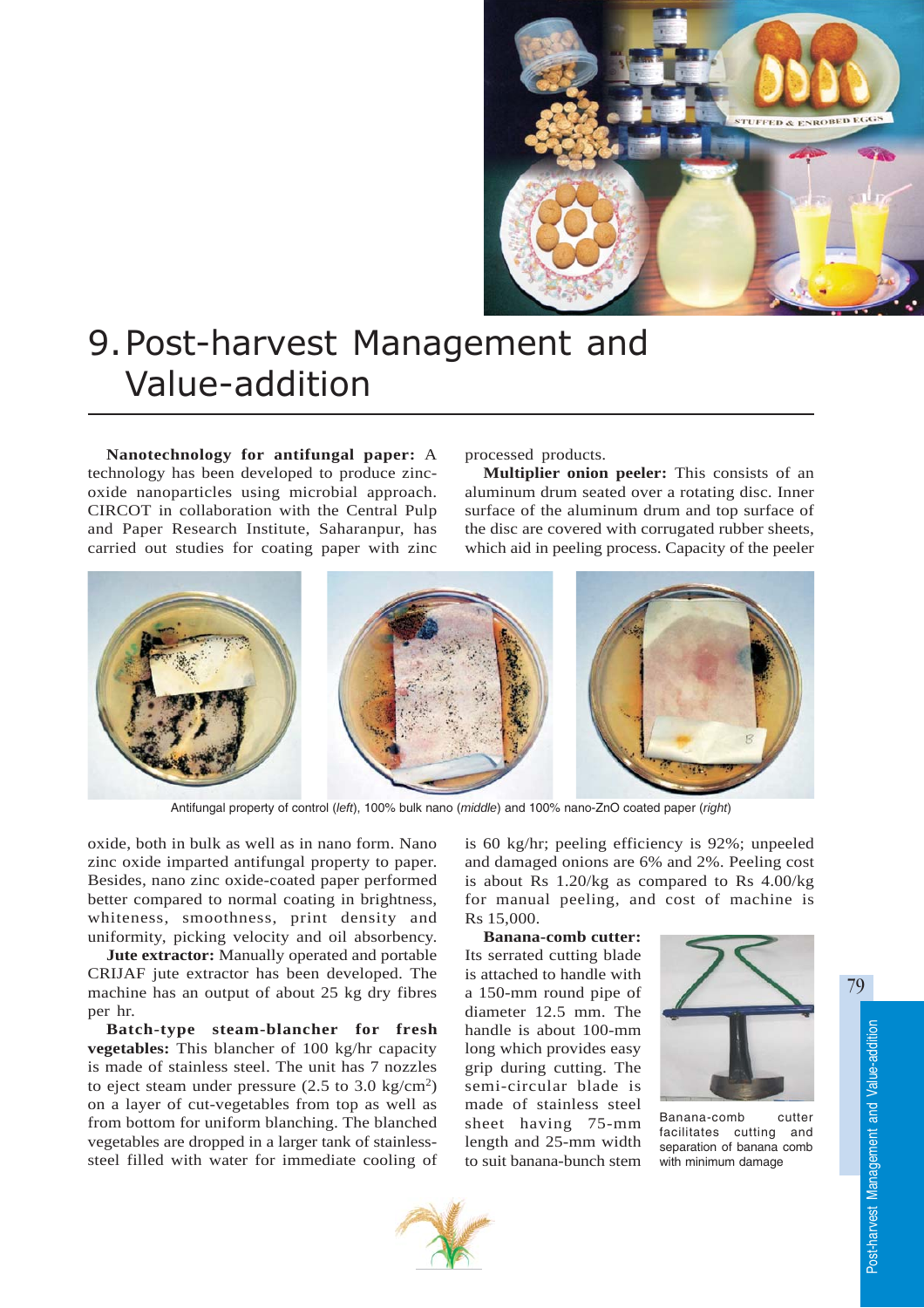geometry. The hand-tool facilitates cutting as well as separation of banana-comb in a single push with minimum damage.

*Aloe vera* **gel (Fillet) extractor:** *Aloe vera* gel is used for preparing medicines and cosmetics. Considering the importance of a small machine

for taking out gel from the *Aloe vera* leaves an *Aloe vera* gel (fillet) extractor was designed and developed by providing tolerance in between the crushing rollers, so that only the gel is just extracted and over-crushing of the leaves is avoided. The capacity of extractor is 60–80 kg leaves/hr and its cost is Rs 4,000.



Crushing rollers are designed so that only gel is extracted

**Assessment of losses during storage of rice in warehouses in Andhra Pradesh:** Storage losses depend on the initial moisture content of rice, month of stacking and storage period. Higher initial moisture content resulted in more losses. Storage losses were higher due to driage in low humidity and high temperate conditions. The study has shown that average losses in raw rice storage over 12 months would be about 1.25%.

**Post-harvest sugarcane quality under mechanical and manual harvesting:** Effects of mechanical and manual harvesting of sugarcane variety Co 86032 on loss during staling were studied at sugar factories located in Pune and Kolhapur districts of Maharahstra. Sugarcane was harvested manually and mechanically at farmers' fields and analyzed in the laboratory. A gradual rise in reducing sugars and losses in cane weight due to staling of cane was observed up to 72 hr after harvest. Losses in cane weight were more in mechanically harvested cane  $(16.25\pm0.4\%)$  as compared to manually harvested cane (6.08±1.7%). Increase in reducing sugars was 0.61±0.08% in manually harvested cane compared to  $1.66 \pm 0.13\%$ in mechanically harvested cane after 72 hr. Delay in transport of harvested cane from field to factory is a major contributing factor to losses of recoverable sugar. It is recommended that during late crushing season, the cane should be crushed within 24 hr of mechanical harvesting.

**Reduction in post-harvest sucrose loss:** In

March, pre-harvest foliar spray of  $ZnSO<sub>4</sub>$  ( $Zn^{++}$ ) at 0.1%) on CoSe 92423 sugarcane showed reduction in post-harvest sucrose losses. Sucrose percentage and purity of juice were higher after 8 days of staling in Zn-treated cane covered with trash as compared to untreated trash-covered control. Spraying benzalkonium chloride at 2.5– 4.0 g/litre + sodium lauryl sulphate at  $0.2-0.5$  g/ litre on harvested cane followed by covering with trash reduced sucrose losses. This improved sucrose recovery between 0.3 and 0.5 units.

**Accelerated retting technology:** The NIRJAFT accelerated retting technology yielded better quality of fibre by one or two grades, and the yield was also higher by 10–20% over the traditional one. The accelerated retting technology has also been adopted by the Jute Corporation of India. The Jute Corporation of India has also procured 100 manual ribboners and chemicals from the institute for demonstration of improved retting technology to farmers through their centres.

**Mobile agro-processing unit for foodgrains and spices:** A mobile agro-processing unit for foodgrains and spices has been developed for demonstration in production catchments. The unit consists of a grain cleaner, two burr mills for

grinding foodgrains and spices, a popcorn machine and a 7.5 kVA dieselgenerator for operating the machines. It is suitable for the primary processing in rural areas. With an investment of Rs 200,000 an entrepreneur



Mobile agro-processing unit, suitable for rural areas

can generate a net income of approximately Rs 47,000 annually.

**Community-level evaporatively cooled storage:** This storage structure could achieve up to 20°C lower air temperature and relative humidity as high as 70–99%, depending upon the outside temperature and relative humidity. Its cost is Rs 1.5–1.8 lakh. Shelf-life of fruits and vegetables stored in this are as follows: Potato: two months in summer (May–June); tomato: 5–7 days and kinnow: about 35 days in February–March.Weight loss of 12.17% was observed in Kufri Pukhraj potato tubers and 9.03% in Kufri Chandramukhi after 60 days. Reducing sugar content was less than 250 mg/100 g fresh weight.

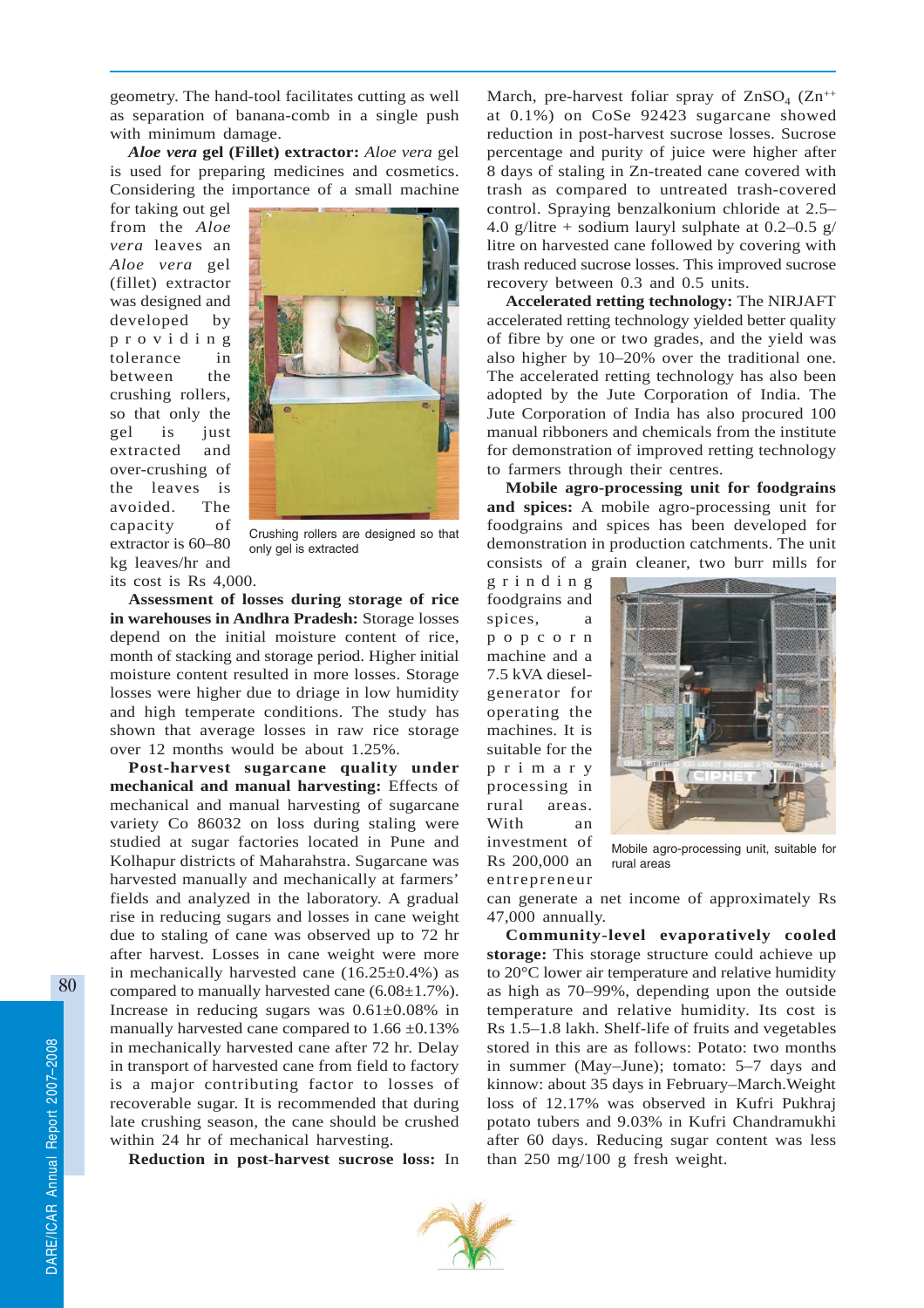**Enhancing shelf-life of mango:** Shelf-life of Alphonso and Banganapalli mangoes could be extended by 5 weeks at 8°C in unripe hard green condition without any chilling injury by bulk packing (4 kg box) in 100-gauge D-955 or PP film with 0.0125% micro-perforations.

**Papaya:** The storage life of papaya Taiwan Red Lady could be extended by 2 weeks at room temperatures (27–33°C and 32–44% RH) and 4 weeks (18°C, 70–75% RH) by bulk MA packing with micro-perforated D955 or PE film.

**Osmo-convective dehydration of pineapple slices:** A method for preparation of pineapple candy from fresh peeled cored pinapple has been standardized. Pineapple slices were osmotically dehydrated at room temperature using sucrose syrup. It was followed by convective drying in a tray dryer. The sensory evaluation of the product has established its acceptability. The dehydrated product has 15.6% moisture content (weight basis), 1.85% acidity, 18.8% reducing sugar, 3.88 mg/ 100 g ascorbic acid and 115.71  $\mu$ g/100 g  $\alpha$ carotene.

**Osmo-air drying in vegetables:** In vegetables, osmo-air drying has been standardized in bitter gourd and cauliflower. Bittergourd slices were dried after osmotic diffusion treatment at 10% NaCl solution at 60°C for 90 min followed by drying at  $65^{\circ}$ C for 4–5 hr and 3–4 hr at  $60^{\circ}$ C. The blanching treatment in cauliflower was standardized with hot water blanching at 100°C/



Osmo-air drying was standardized in bittergourd and cauliflower

3–5 min followed by dipping into 0.2% potassium metabisulphite solution for 10 min. Osmotic diffusion in cauliflower was carried out at 10% NaCl solution at 60°C for 6 hr. The cauliflower slices were dried at 60°C for 2–4 hr and at 55°C for 3–5 hr with final moisture content. Okra pieces were effectively blanched at 100°C for 30 sec in 0.1% MgO and dipping 1% sodium sulphite solution for 10 min. The blanched okra pieces were dried at 65°C for 4–5 hr and dried okra pieces were packed in LDPE pouches.

**Ragi in biscuit-making:** Cooking quality of both brown and white ragi was found comparable.

Seed coat a byproduct of decorticated ragi is a good source of calcium, phosphorus, micronutrients, dietary fibre, and phytochemicals, and it can be used as an ingredient up to 25% in biscuit-making.

**Extruded products from millets:** Different snack foods could be developed using sorghum and legumes combinations using (collate type) low-cost, single-screw food extruder (costing about Rs 2.0 lakh). Raw materials were subjected to pearling/decortication and size reduction for product development through food extrusion system. The extruded products could be ground to produce instant porridge.





White sorghum extrudates Red sorghum extrudate

**Fortified Bengal gram** *sattu:* Fortified Bengal gram *sattu* was prepared following standardized *sattu-*making process, and was fortified as per the FDA standard of wheat flour for thiamin, riboflavin, niacin, calcium and iron and was stored at 25, 35°C and room temperature in low density polyethylene and laminated aluminium foil (LAF) pouches. No significant changes were observed during 6 months of storage in alcoholic acidity of these samples at 25°C. Protein digestibility, calcium and iron content in fortified samples were 80.58%, 170.10 and 12.55 mg/100 g against control samples (80.6%, 69.5 and 10.2 mg/100 g).

**Fermented food products using** *okara* **and defatted soymeal:** Technology for preparing fermented traditional '*Dhokla*' and '*Idli*' by fortifying batter with *okara* or defatted soymeal has been developed. Fortification up to 20% of *okara* and up to 25% of defatted meal has been found acceptable to consumers. Fortified *idli* could be stored for 24 hr under ambient conditions, and for three days in refrigeration.

**Tobacco oil:** Solanesol derivatives have been synthesized and found promising in anti-diabetic activity. An expert system for diagnosis of nutrient deficiencies in flue-cured tobacco has been developed.Oil content in tobacco seed is 35–39%, which is free from nicotine, is better than groundnut, mustard and cotton seed oil and is at

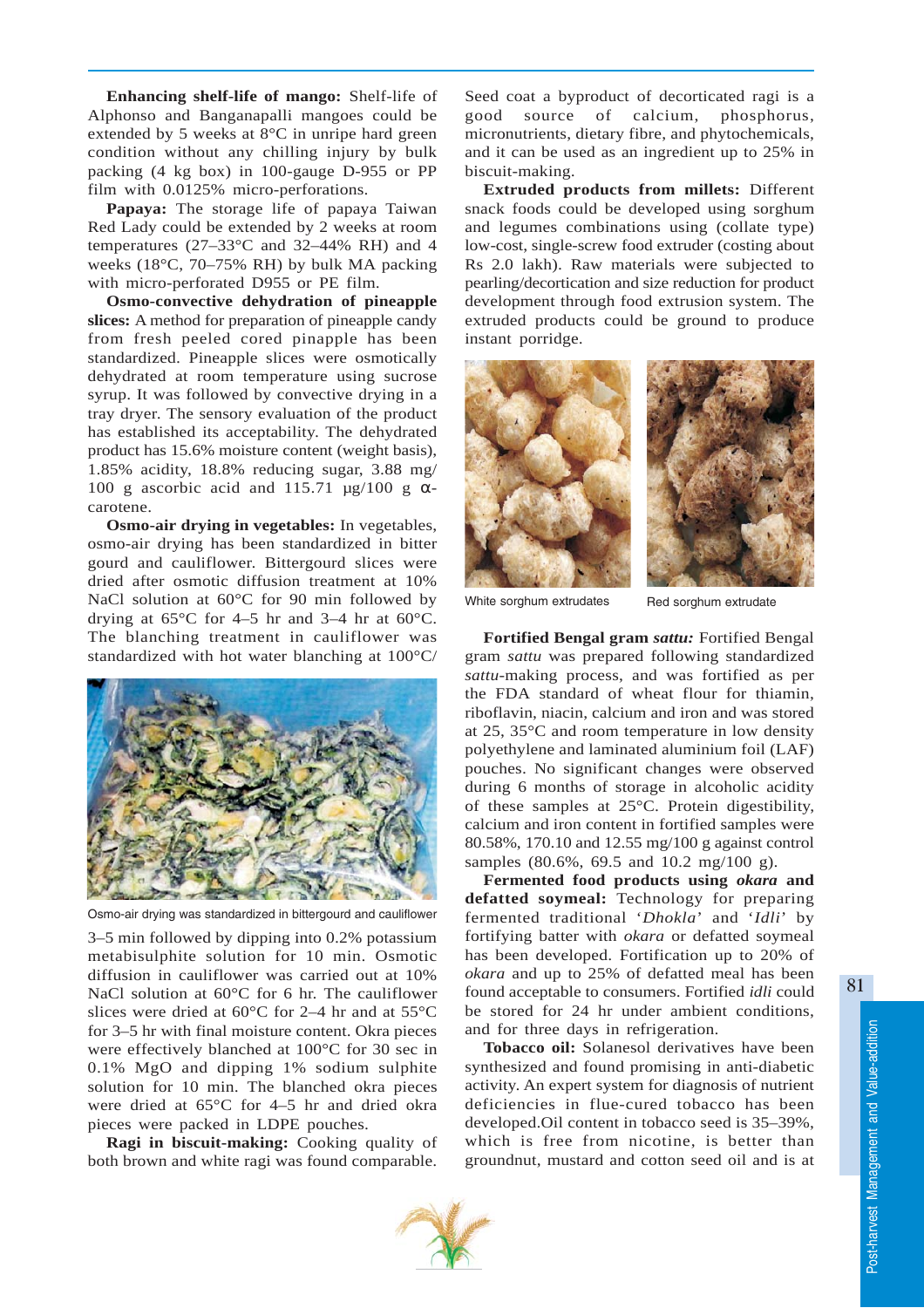par with sunflower oil in terms of fatty acid composition. The potential of tobacco as an oilseed crop has been established with possibility of producing 1,171 kg seed/ha with a recovery potential of 433 kg oil/ha from a chewing tobacco cultivar A 145 with modified agro-techniques in addition to cured leaf yield.

**"Green" towels from organic cotton:** Organic cotton sourced from Maharashtra was converted into yarn and subjected to bioscouring using "pectinase" enzyme. Bioscoured, bleached yarn was converted into towels in a commercial factory. The organically processed "green" towel compared well with normally (chemical) processed terry towel as well as a commercial product for its waterholding capacity.

**Kenaf/mesta fibres for making reinforced PP composites:** The PP/mesta fibre compound has been prepared using grafting of Maleic anhydride (MAH) on polypropylene (PP) by melt-mixing technique in the presence of Dicumyl peroxide (DCP) initiator, lubricant and antioxidant at 180°C for 5 min at 60 rpm in a rheocord. The chopped mesta fibres were added during melt-mixing. PP/ mesta fibre composite sheets were prepared by compression moulding at 200±5°C and maximum load of 20 T compression. Fibre loading of 40 phr was optimized for making composites. Performance of mesta fibre-PP composites vis-àvis glass fibre-PP composites was found comparable with respect to various physicomechanical properties.

**Coffee from vilayati babool pods**:Vilayati babool (*Prosopis juliflora*)*,* an alien species, introduced in India in 1877 from Mexico. The species has now spread in entire arid and semiarid parts of India except frost-prone areas and mountainous regions.

It profusely produces pods (15–30 kg/tree) and in general stray animals browse the fallen pods. At the CAZRI, Jodhpur, efforts were made to utilize pod flour for coffee, biscuits and syrup (sugary concentrate). In one cup of boiled water add ¼ tea spoon *Prosopis* coffee powder and enjoy the coffee without *caffeine*. The taste of *Prosopis* coffee is similar to original powder of coffee (*Coffea arabica*)*.*

*Salvadora oleoides* **fruits (peelu) for valueadded products:** Peelu squash and peelu jam from the juicy pulp of fruits can successfully be prepared for use in off-season. Dried peelu fruits have also been prepared. Seeds (the squash and jam preparation residue) can be utilized cost effectively for extraction of inedible fat for soap industry and in candle making.

**Jute-synthetic geotextiles in rural road construction:** New woven fabric has been developed using jute and polyolefin fibres suitable for application in soil reinforcement and stabilization. Use of synthetic material enhances durability of fabric as geotextiles compared to 100% jute; with advantages of lightness, high productivity and low cost. An extensive field trial was conducted using geotextiles for separation and reinforcement function in construction of a low-medium traffic volume rural road, Deocha– Saranda village road, Birbhum district, West Bengal. After six months of full monsoon, physical observation of the road showed that the portion where fabric was underlaid had even surface without any significant mark of subsidence or canalization causing ruts, depression etc. And cracks were found on the top and no patch marks were seen. The marks of ruts and cuts were found and ruptures were seen in places with vibration sensations on road without using synthetic fabric.

**Jute fibreglass reinforced shellac sheets:** Jute fibreglass reinforced sheets were prepared using jute fabric and fibre glass mats using shellac-filled sheet moulding compound. The sheets were smooth and aesthetically appealing. These sheets can be used for partition wall (in place of plywood and particle board), for door and window panels, as these are resistant to water and termite attack. The sheets possess good mechanical properties. Technologies for jute fibreglass reinforced sheets and jute fibre glass plywood composite have been transferred to an entrepreneur for commercial production.

**Mango products:** Preparation of carbonated beverages and osmotic dehydrated slices from Totapuri and fruit-bar of pulp from Arka Anmol have been standardized. Fruits of Pulihora showed highest antioxidant capacity (80.73 mg/100 g), followed by Ratna (78.33 mg/100 g). Arka Puneet possess highest flavonoid content (12.69 mg/100 g).

**Guava cider:** A sweet, fermented nutritious and highly refreshing cider, having strong guava

### Jute polyester blended fabric

The blended yarn has been produced using polyester (hollow) of 6 denier, 110 mm and raw jute of TD-3 grade in conventional jute-spinning system. Attempts have been made for developing winter fabric in handloom using jute-blended yarn and commercial cotton yarn alternately as weft and commercial cotton yarn of 5.9 tex (100s Ne) as warp for developing jacket fabric. Alternate use of cotton and jute-blended yarn in weft direction improves fabric appearance and other physical properties. Fabric is 7.5% lighter in weight compared to commercial acrylic, and 15% lighter than cotton-jacket fabrics. The fabric thickness of the jute based fabric was also lower compared to commercial acrylic fabric and cotton jacket fabric by 19 and 47%. Thermal insulation of the jacket is much superior compared to commercial jacket fabrics.

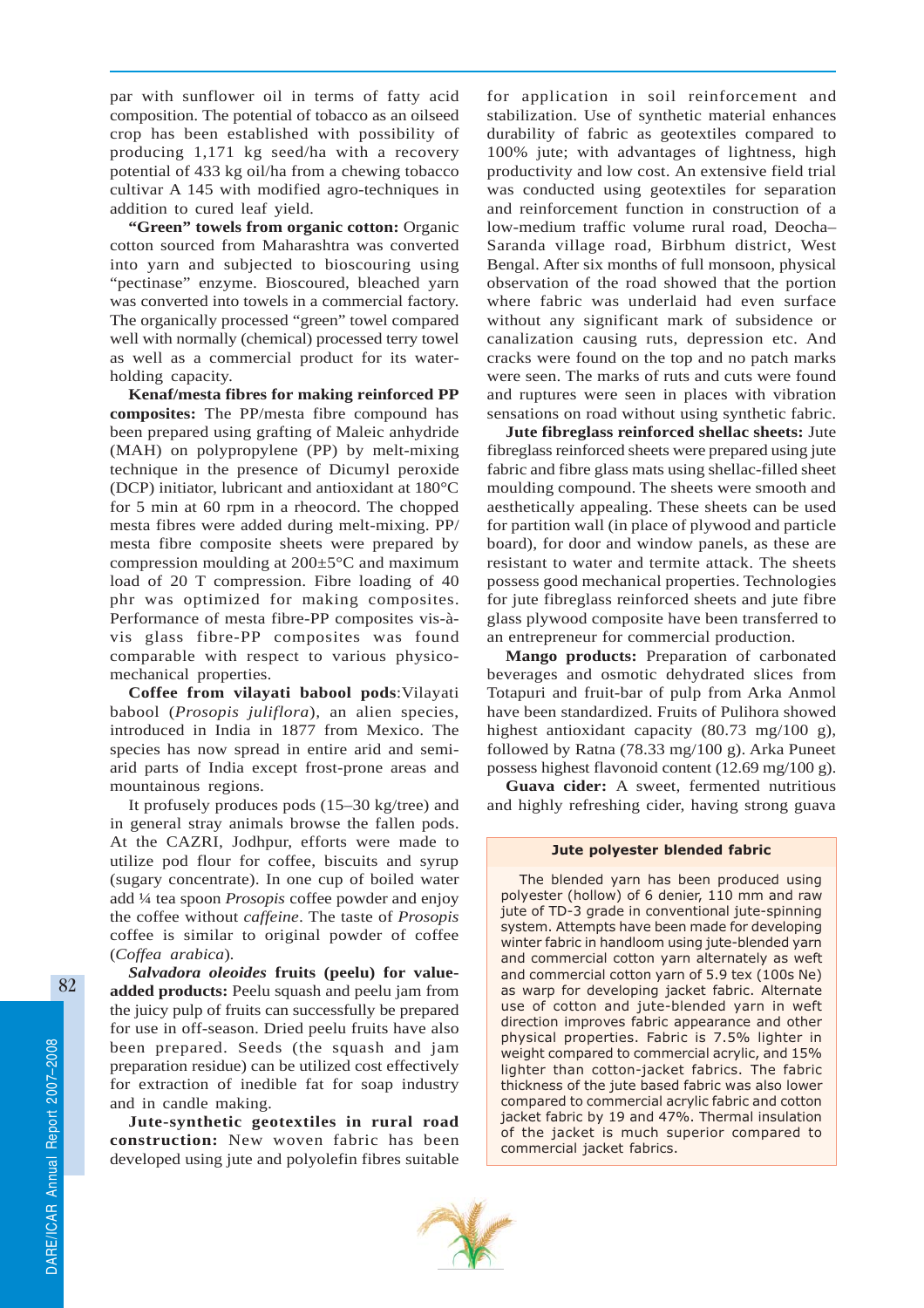flavour could be prepared. The cider prepared from guava Lalit scored high for colour, clarity, aroma, taste and astringency, free from acetic acid, sugar and impression. This mildly fermented beverage has 13° Brix TSS, 3.0% alcohol, 0.45% acidity and 32.8 mg/100 ml ascorbic acid. The cider can be stored up to one year under ambient



Sweet, nutritious and refreshing guava cider

conditions and its taste improves with aging.

**Banana beverages:** To increase nutritional quality and appeal of banana juice, it was blended with other fruit juices. Banana and tomato juice in a 1: 1 ratio has received the best organoleptic score (6.14) and has a shelf-life of 5 months.

**Litchi wine:** The technology for wine-making from litchi fruits by yeast fermentation method has been standardized with 6.5% alcohol recovery.

**Aonla products:** Aonla jelly has been prepared using aonla juice, pulp and other ingredients like mango pulp, papaya pulp sugar and pectin. Prepared aonla jelly has 72 mg/100 g vitamin C (ascorbic acid), 0.8% acidity (as citric acid), 0.3% total ash (mineral), 68% total soluble solids, 47% sugar (sucrose), and 2,552 gross calorific value.

Aonla leather has been processed by slow heating of aonla, mango and papaya pulps. At the time of heating prepared sugar syrup (50 ºB) was added. This mixture was heated slowly till it reached 35 TSS ºB. Potassium meta-bisulphite as preservative was added for increasing shelf-life. The product has 81 mg/100 g vitamin C (ascorbic acid), 1.3% acidity (as citric acid), 0.5% total ash (mineral), 80% total soluble solids, 27% sugar (sucrose), and 3,019 gross calorific value.

Aonla powder has been obtained using foammat drying. This drying of aonla pulp using foaming agent TCP: 1% with 5% egg albumin at 5 min foaming time and 60º C drying temperature gave the best results by retaining good colour, appearance and nutritional values of aonla powder. Nutritional quality of foam mat dried aonla powder was superior as compared to simple aonla powder. Nutritional value of foam mat dried powder is higher, vitamin C (135 mg/100 g) is higher than simple dried powder (96.5 mg/100 g) and the acidity was low (1.07%) and total soluble solids (8.5 ºB) were higher than sample power (TSS 6ºB).

Soft-type aonla toffee has been prepared by using shreds (10.4%), glucose, sugar and colouring



Aonla jelly prepared from aonla juice, pulp and other ingredients, contains vitamin C, citric acid, minerals, total soluble solids and sucrose

flowering agents. This toffee had higher acceptability and retained vitamin C. For making soft toffee, fat was used for softening as compared to hard toffee.

**Processing and preservation of drumstick:** They were without any fungal attack after on year of storage. Drumstick pulp was separated by steam blanching and gravy was prepared with onion and tomato, masala powder (3 different combinations as available commercially) and other spices used for cooking.

**Jackfruit srikhand:** Jackfruit srikhand from jackfruit bulbs has been developed and process was standardized.

**Drying of onion in forced ventilated greenhouse type dryer:** Thermal efficiency of greenhouse dryer is 21%. With dryer, onion slices could be dried from 86% to 5.8% moisture content (wb) in about 16 sunshine hr. Dehydration as well as rehydration ratios are 11.5:1 and 1:4.9. The dried samples can be stored safely for 6 months after 0.5% Potassium meta-bisulphate treatment.

**Process for potato flour:** Potato flour has been prepared by mechanical dewatering of potato-meal. The process requires 75% less energy compared to conventional drying.

**Extraction of aromatic oil from patchouli:** Its essential oil yield varied from 1.9 to 2.0%. And during storage, alcohol content of oil increased gradually. The refractive index values for oil samples distilled from shade-dried patchouli herbage, stored in different packaging materials for ageing, varied between 1.504 and 1.506, but refractive index values of distilled essential oils were insignificant with respect to packaging material used and the ageing period.

**Banana-peel pickle**: In banana-chip industry, for every tonne of fruits, 300– 400 kg banana

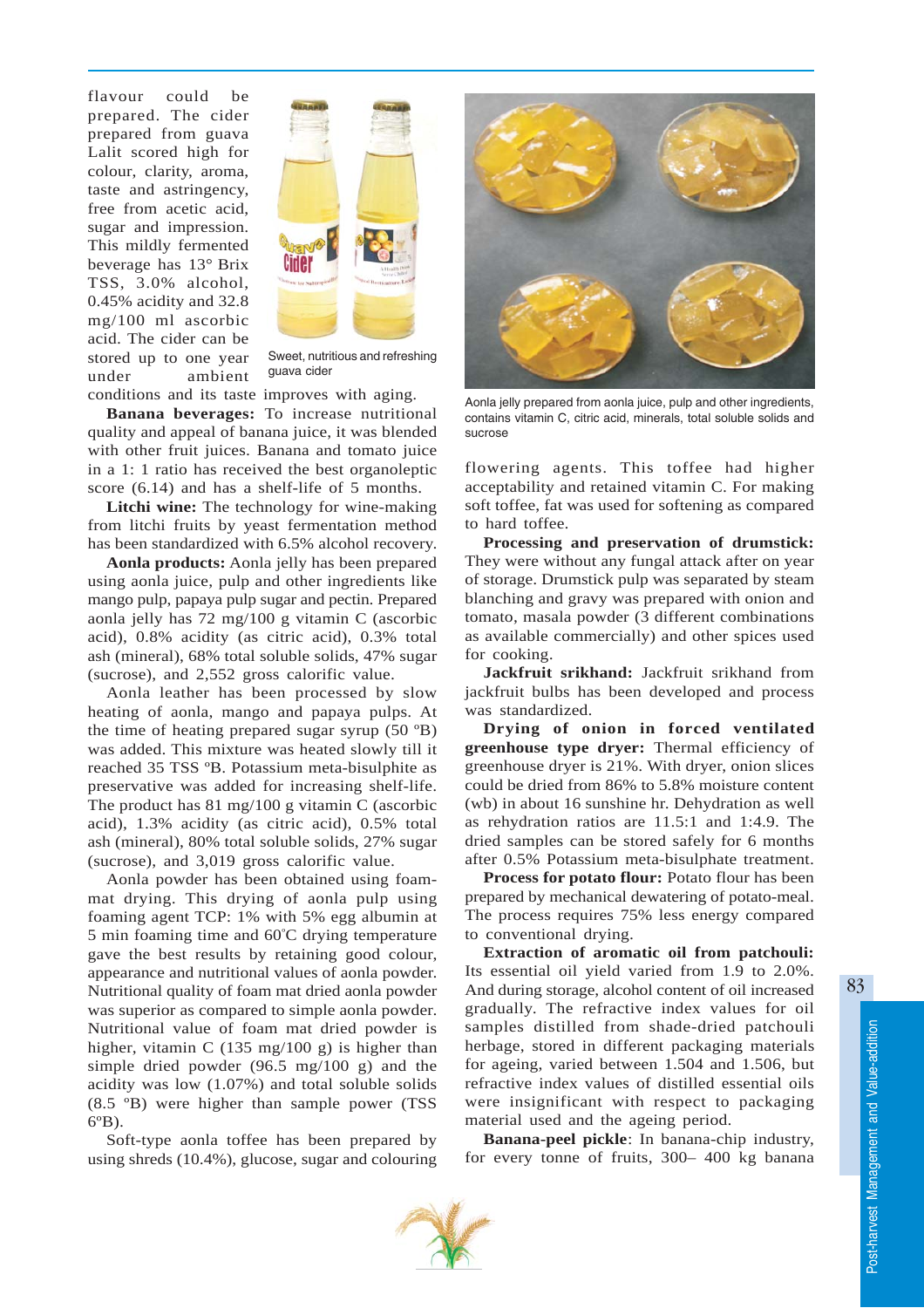peels are generated. Peel pickle has an organoleptic score of 6.8 with a shelf-life of 8 months.

## Natural resins and gums

**Lac production technologies for Gujarat:**On the basis of lac cultivation trials conducted at various places in Gujarat on the newly identified lac host, *Prosopis juliflora* (a serious weed available in abundance in Gujarat and neighbouring states), a pakage of practices for winter *kusmi* lac production (*aghani*) on this host has been developed. Utilizing summer broodlac produced on *kusum*, a good harvest of *kusmi* sticklac crop to the tune of 1.2 tonnes of sticklac can be made in a plantation of this host with 1,000 plants/ha. An annual profit of Rs 0.1 million/ha will be generated from plant-biomass and lac. Sale of lac produce as broodlac would lead to much higher returns (up to Rs 0.25 million).

Since limited resource in the form of *kusum* plant for production summer broodlac (*jethwi*) is available in Gujarat, alternative host was needed for cultivation of summer broodlac on plantation scale. *Flemingia semialata,* a quick-growing bushy host plant, is normally recommended for winter *kusumi* lac production under rainfed condition. Earlier experiment at the Institute has shown summer sustainability of lac crop on this plant under irrigation. Therefore, field trials were undertaken in Gujarat for summer *kusmi* broodlac production on *F. semialata*. The crop matured during the first week of July and 90 kg broodlac was obtained with the use of 9 kg broodlac, which is equivalent to 3–6 tonnes/ha.

**Lac insect-host plant relationship:***Kusmi* and *rangeeni* strains of Indian lac insect, *Kerria lacca* were evaluated on five host plants [*Acacia auriculiformis* (*akashmani*)*, Albizia lucida* (*galwang*)*, Butea monosperma* (*palas*)*, Schleichera oleosa* (*kusum*) and *Ziziphus mauritiana* (*ber*)] for productivity-linked parameters. Host-suitability index was calculated for all the five hosts for both seasons.

*Acacia auriculiformis* was least suitable and *Butea monosperma* most suitable host during summer (*baisakhi*) crop for *rangeeni* strain. Differences in relative suitability of host plants were very high. Host suitability in order of lac yield was: *Acacia auriculiformis<Albizia lucida<Flemingia semialata<Butea monosperma.* Host-plant suitability changed with season. Maximum yield of lac was obtained on *Ziziphus mauritiana* and least on *Albizia lucida* during rainyseason crop than summer crop. Host-suitability index in order of lac yield was: *Albizia lucida < Acacia auriculiformis<Flemingia semialata< Butea monosperma< Ziziphus mauritiana.*

For *kusmi* strain host plants were more suited to

#### Goat milk products for additional income generation

In arid Rajasthan, the higher number of goats reared indicate its role as a saviour of droughtprone rural economy and human livelihood. The goat milk produced is organic in nature and is mostly obtained from the animals browsing on local bushes and tree fodder. Besides, its limited home use in the tea making and/or infant feeding in rural areas it has not been considered for

making any valueadded products. Goatee odour from the milk could successfully be removed to make the value-added products. The goat milk products like paneer, kulfi and paneer whey drink



are now popular for additional income generation and livelihood security in the region. The benefit:cost ratio of kulfee and paneer is 1:1.69 to 1.70.

lac insects in winter than summer season crop. Interhost plant variability was also lesser. Host-suitability index in order of lac yield was: *Flemingia semialata< Acacia auriculiformis< Albizia lucida< Ziziphus mauritiana< Schleichera oleosa.* And during summer season (*jethwi*) crop, *Flemingia semialata* was the lowest yielder of lac and *Schleichera oleosa* the best yielder. Variability observed in host-suitability index among the different hosts was very high in this season. Hostsuitability index in order of lac yield was: *Flemingia semialata< Acacia auriculiformis< Ziziphus mauritiana< Albizia lucida< Schleichera oleosa.*

Resin-dye content of lac when grown on different hosts showed significant differences and other industrial parameters, viz. life, flow, m.p. of lac, did not differ significantly when lac insects are grown on different hostplants for one generation. An endosymbiont *Wollbachia* sp*.* was found associated with lac insect for the first time.

**Detection of adulteration of ghee:** A rapid colour-based test has been developed to detect adulteration of ghee with vegetable oils/fats. The test gave appearance of orange-brownish colour/ tint in ghee samples adulterated with vegetable oils/fats. Adulteration to the tune of 5–7% could be detected with the newly developed test. Efficiency of the method remained unaffected as the result of storage of ghee for test period of 12 months.

**Detection of adulteration of milk:** The colourbased test for this is simple and reproducible. It can detect detergent up to 12.5 mg/100 ml milk. The result can be obtained in 5–10 minutes.

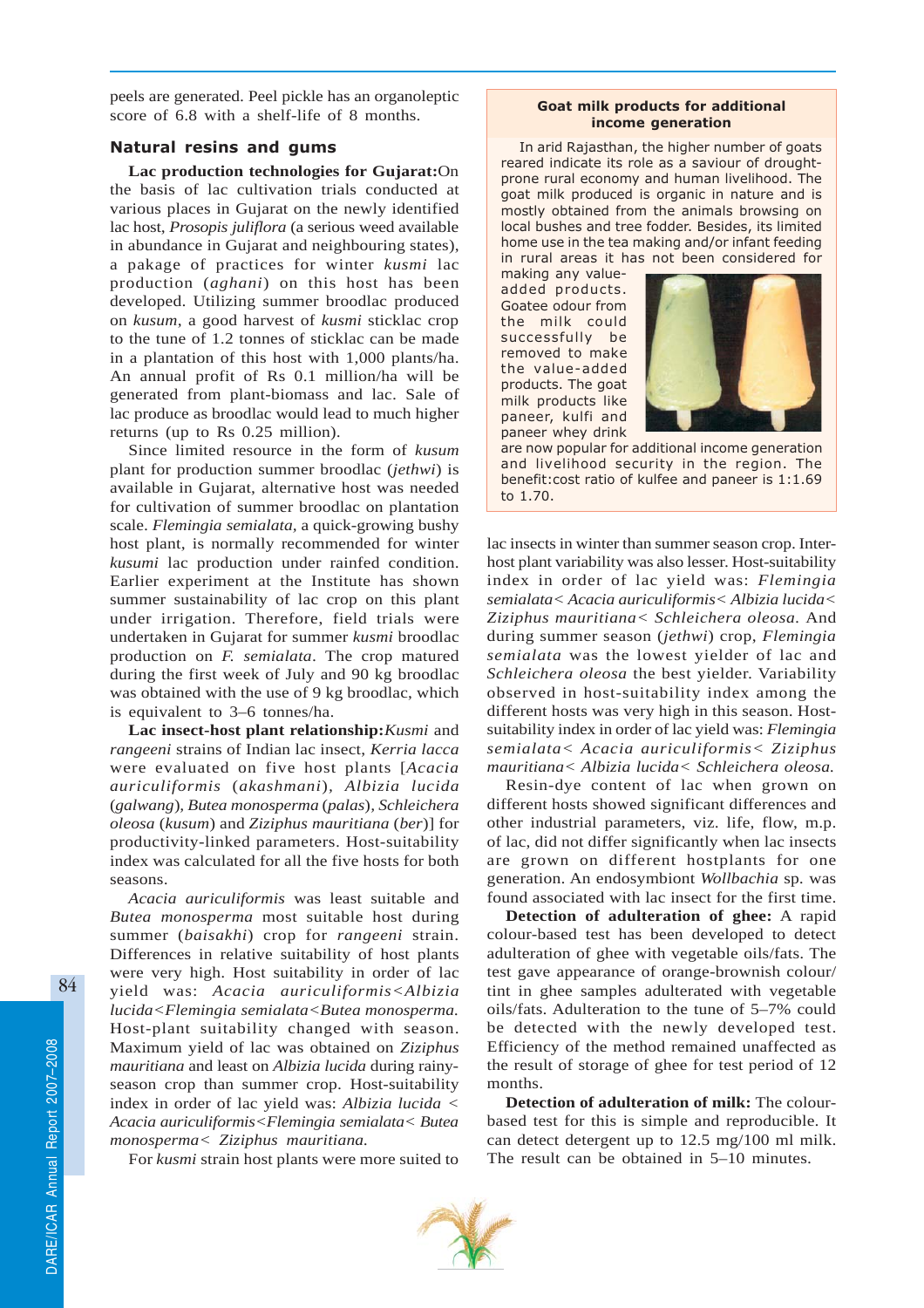**Continuous** *chhana***-ball forming system:** A prototype for continuous *chhana*-ball forming system has been developed. This system is an integrated device consisting of a kneading unit and a ball-making unit working in perfect synchrony to convert *chhana* mass into smooth balls of uniform size. The same unit can produce *chhana* balls of different desirable diameters from 15 mm to 25 mm. It does not involve any contact of human hand during the process. The system is easy to operate, saves labour and gives smooth hygienic balls required for preparation of high quality rasogolla.The prototype has a capacity of preparing 3,000 rasogolla balls from 18 kg *chhana*/ hr. It can be scaled up to any desired capacity as per the production plan of the company. It can save up to 80% on labour cost.



Continuous *chhana* ball making machine—it does not involve any contact of human hand during process

**Milk:** A substantial rise in phagocytic activity of macrophages was observed in probiotic *dahi* group on 2, 5 or 8 days of supplementation and it was found highest on the fifth day. Activities of β-glucuronidase and ß galactosidase enzymes were highest in probiotic *dahi*, group followed by normal *dahi* and milk groups. The augmentation in activities of these enzymes was highest after 2 days of dietary treatment.

**Consumer response to dairy products:** A consumer response study was conducted for evaluating a newly developed ready-to-reconstitute *basundi mix* (RTR-BM)*.* The average consumer response on RTR-BM was between 'very good' and 'excellent'. A sizeable number of consumers (79%) rated product as 'very good' or better, indicating a high acceptability of the new RTR-BM. Most of the respondents (97%) expressed their willingness to buy this product as and when it would be available in the market.

A new shelf stable product formulation, readyto reconstitute rasmalai mix, was also subjected to consumer-response study. Their opinion was also sought for willingness to purchase new

formulation. More than 80% of the consumers rated product as very good or even better, the average consumer ranking for the product was more than 4.0 on 9.5 point scale. The respondents were segregated according to age and sex to evaluate demographic pattern of their responses. More than 90% of the respondents expressed their willingness to buy this product if produced commercially.

## Multi-nutrient feed block: boon for livestock and self employment for farmers

The multi-nutrient feed block (MNFB) and nutrient mixture are prepared by using locally available ingredients, viz. molasses, urea, guar churi, salts, mineral mixture, dolomite, wheat bran, pearl millet husk, neem leaves and guar gum. Feeding of block/moisture to the livestock meet their requirement for balance feed by supplying fat, mineral and salts. To popularize this technology farmers' training programmes through KVK were organized. One of the trainees Shri Dada Ram Patel, resident of Kharda Ki Dhani village established his own unit for commercial production of MNFB with initial investment of Rs 9,800 and his product became popular in the area. Shri Patel has registered his enterprise and earning monthly income of around Rs 6,000 successfully by self employment.

**Meat products:** Designer **pork sausages** with low salt and fat, with high fibre, and shelf-life of 35 days in vacuum packaged in multi-layered nylon pouches, were developed. The processes for designer **chicken patties** with better consumer acceptability and **chevon and mutton sandwich spread**, well-acceptable variety products, were developed. Calcium chloride proved to be most effective in improving tenderness and other sensory attributes of mutton curry. Capsicum addition in mutton and chicken formulations improved flavour and acceptability of the products.



Designer pork sausages with low salt and fat with high fibre and shelf-life

**Post-harvest cooling of fish:** Cooling of Indian major carp catla (*Catla catla*) and rohu (*Labeo rohita*) fish under ice has been studied. Exponential and logarithmic models adequately represented cooling behaviour of catla and rohu. Average surface heat transfer coefficient of catla ranged



85